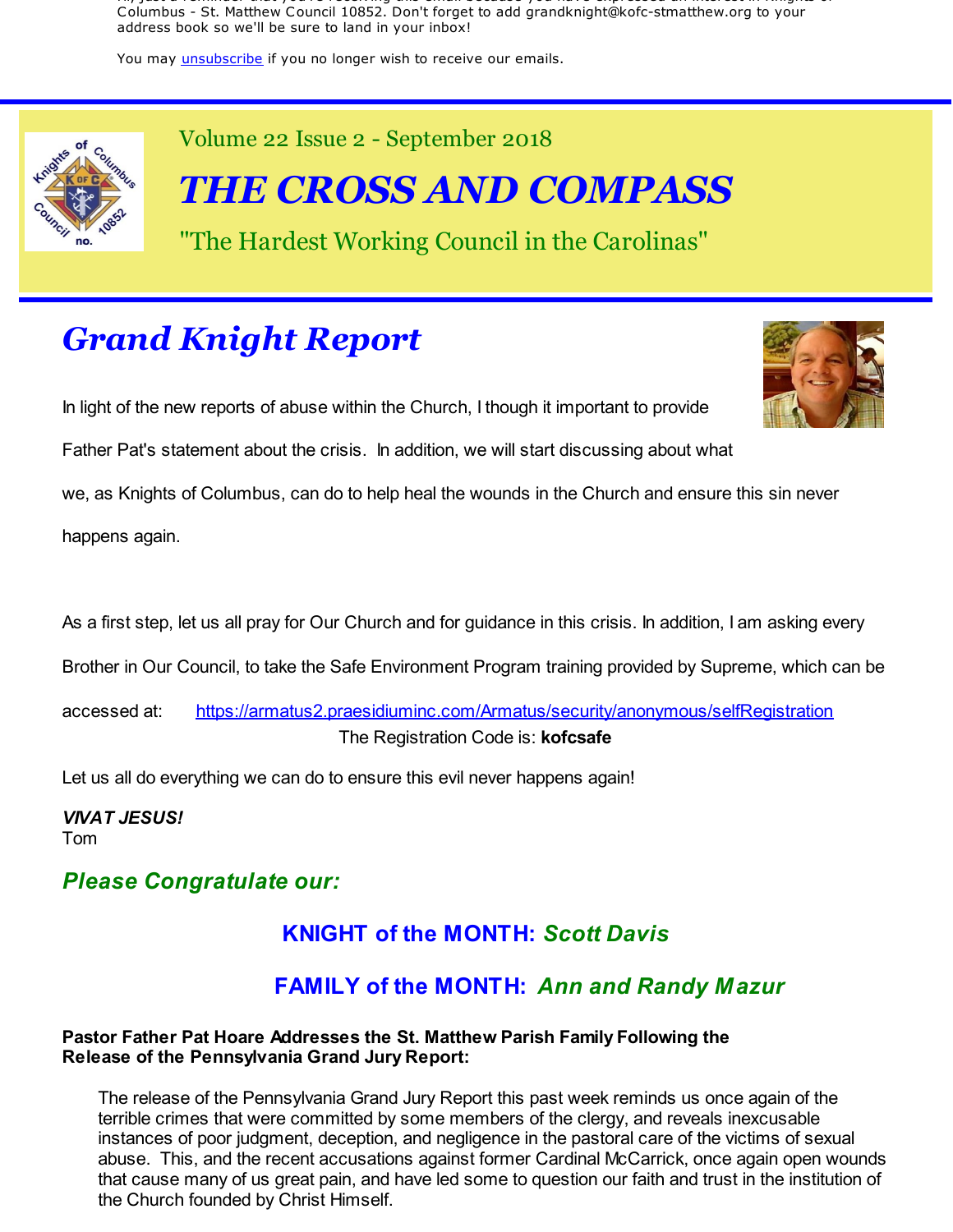I have had multiple discussions over the past several days with priest friends of mine, and also with the clergy here at St. Matthew. These reports cause us great pain and in some cases anger toward those entrusted with the authority to administer justice and to keep vulnerable children and adults out of harm's way. The priests that I know well answered the call to the priesthood to serve you, to share with you God's love and mercy, and to bring you the power of the sacraments, and we can't understand how such abuse and injustice was tolerated by those with the power to stop it.

I humbly ask you to pray with us above all for healing and consolation for those who have been harmed, for justice to be done in each case of abuse, and that the hierarchy would decisively institute additional reforms to prevent this from happening again. While the Grand Jury report itself acknowledges that much good work has already been done in the last 20 years in responding to reports of abuse, much more is still necessary at the highest levels of the Church to root out any element of evil from among us.

I also ask that, as you pray with us, you also pray for us, the priests and deacons who serve you at this parish, and for all clergy, that we would always live up to our high calling of serving you, the people of God.

Prayerfully, Fr. Patrick T. Hoare Pastor, St. Matthew Catholic Church, Charlotte, NC



## *CULTURE of LIFE 40 Days for Life*

Thanks to all of your help, we had a very successful start to our *2018 BABY* **BOTTLE CAMPAIGN** the weekend of August 4th and 5th. We passed out all but 30 of the 1,300 Baby Bottles. We have already received a number of them

back that were placed in the 3 Collection Boxes in the Narthex. We have been placing additional empty Baby Bottles on the Collection Boxes for individuals to take and to fill. We invite everyone to participate in this recycling effort.

We will again need the help of Knights after the Masses on October 6th and 7th, when we are asking everyone to return their Baby Bottles. You will again be asked to sign up on Sign-Up Genius, which will be available soon.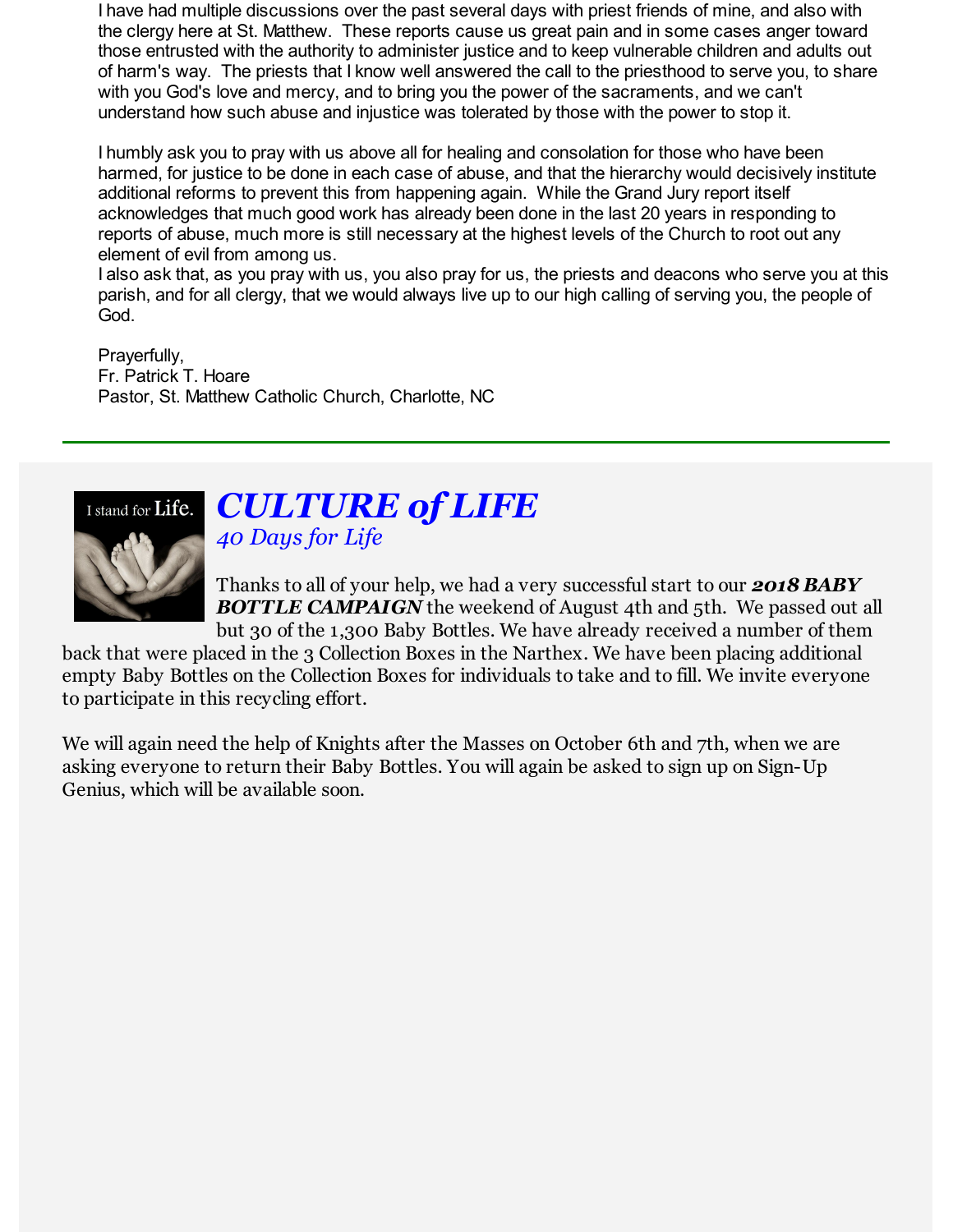

This month, due to the historic moment in U.S. Supreme Court history, the Knights of Columbus is urging everyone to join the USCCB in praying a nineweek Novena for the Legal Protection of Human Life.

The novena begins on Aug. 3, 2018, and concludes Sept. 28.

Through our united prayers and sacrifice, we pray that God will guide our nation in becoming one in which every human being is protected in law and welcomed in life.

Join the prayer movement and subscribe to weekly reminders here.

Norm Gemignani, PGK St. Matthew K of C Council 10852 Pro-Life Director 205-547-7919

## *LAMB Least Among My Brothers*



Some of the organizations that we donate our LAMB funds to are Holy Angels in Belmont, UMAR (group homes), Special Olympics and, of course, the St. Matthew SPRED program.

This year we have added a new organization which specifically serves individuals with Down Syndrome and their families. This organization is Gigi's Playhouse. This is a national organization which just recently opened a center in Charlotte, its 33rd location. To learn more please visit www.gigisplayhouse.org/charlotte.

And, when you are asked to volunteer for an Operation LAMB fundraising event this Fall, just say YES! You will be serving those whom Jesus called the Least Among My Brothers.

## **The next Operation LAMB date is Saturday, 9/29.** *SignUp Here!*



May God Bless all Knights.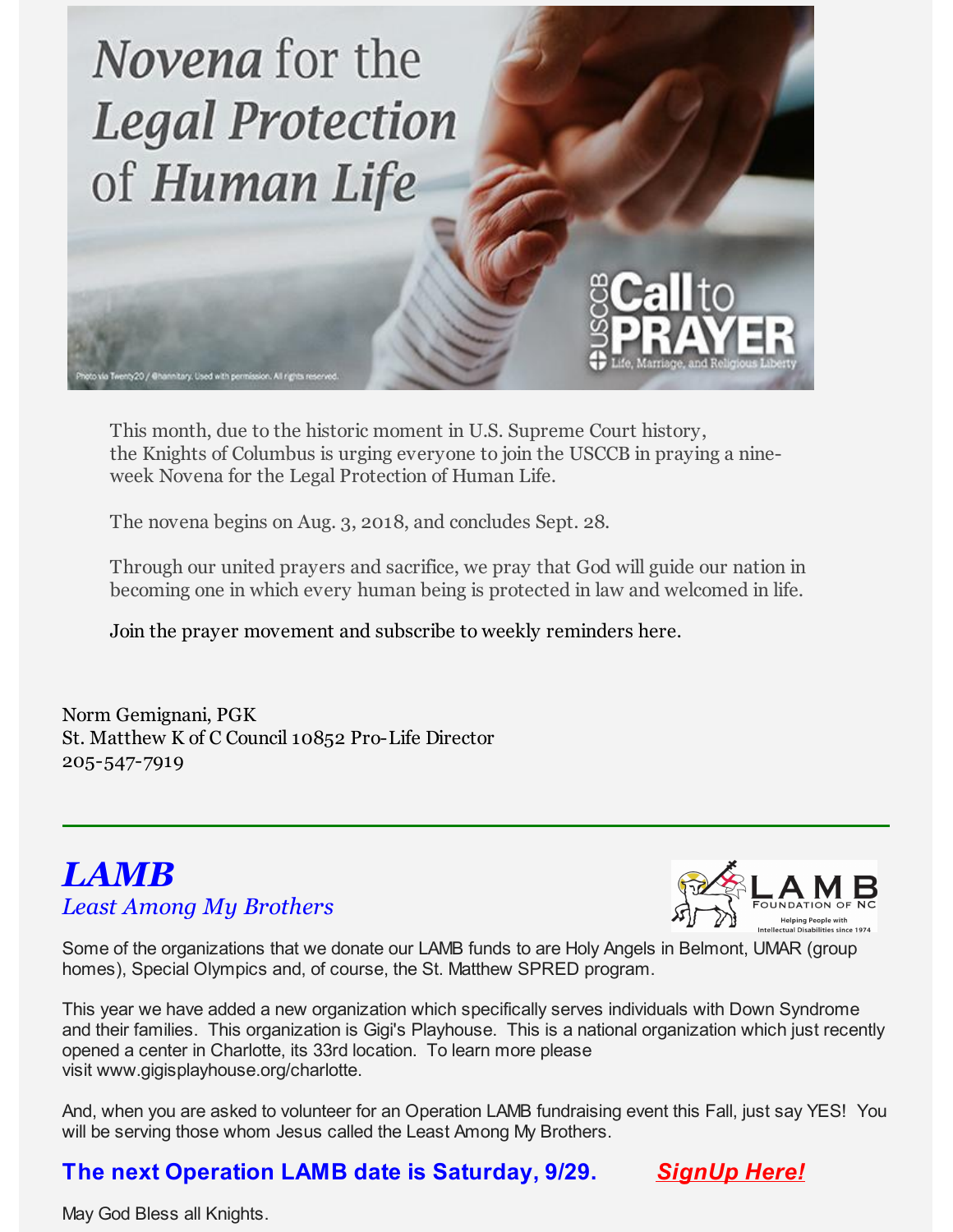

# *SCBC Pricing for Knights*

At a recent meeting of the Columbus Club of South Charlotte, the subject of pricing of beer and wine at Council only meetings or events was discussed in response to the increase in prices this year. Ann Robb, Banquet Center manager gave a detailed report of current costs, including

tax and ABC service charge. She noted that beer and wine prices have increased as well as they are stocking better wines. She also provided current pricing for public events: beer \$4.00 and wine \$7.00 vs. Council only pricing of \$3 for all beers and \$6 for wine. After a lengthly discussion, it was agreed that the price of wine would be reduced to \$5 and no chance for beer. Going forward, the price at Council only meetings or events will be \$3 for beer and \$5 for wine for the remainder of the calendar year. Pricing will be reviewed again at the end of the year.

# *Donated Goods*

## **PLEASE NOTE:**

**Randy and Anne Mazur are retiring as leaders of this fantastic ministry after 6 years. They are looking for a well-organized individual or couple who can commit to one hour a week of organizational activities and six hours on the second Saturday of each month. For more information or if interested, contact Ann McDonald at 704-543-7677 x1039 or amcdonald@stmatthewcatholic.org.**

#### *Donated Goods - Highlights for August 2018*

A big thank you to all volunteers that help the St. Matthew Donated Goods Ministry! Next monthly collection of donated goods is Saturday September 8 from 8am until noon. Volunteers needed for all activity including sorting and packing but especially those that can help load and unload furniture and those that have trucks that can pick up from households that are donating furniture. Visit our Sign up Genius page to volunteer.

Amazing July information: we delivered 3 truckloads of donated goods to WNC and also about 80 boxes of clothing were delivered to Crisis Assistance Ministry in Charlotte. August 2018 highlights:

- $\bullet$  Saturday August 11 as we had 19 scheduled pickups and  $\sim$ 90 drop offs of donated furniture, clothing and household items
- The first truck load of donated items was delivered to REACH in Hayseville, NC. The truck was driven on Tuesday August 14 by Dan Troy and Hank Kempton
- A second truck load of donated items is planned for delivery to WNC on Tuesday August 28
- We supported the Veterans ERG at UTC Aerospace Systems as we were able to:
	- Supplied donated furniture and household items to furnish 1 apartments or homes for 1 veterans and families in the Charlotte area.
	- The ERG team delivered and setup the furniture that day
	- o Some items will be donated to local charities such as Crisis Assistance Ministry and Monroe **Outreach**

Note: We are searching for volunteers to become the leaders of the Donated Goods Ministry



# *Annual Car Raffle*

Our Council's annual; Car Raffle has begun! Most Knights have been sent two tickets in the mail, to buy or sell. As in past years, the tickets are \$25 each or 5 for \$100. If you need additional tickets, please contact Ron Schumacher at 704-618-2442 or e-mail

reschu8@gmail.com.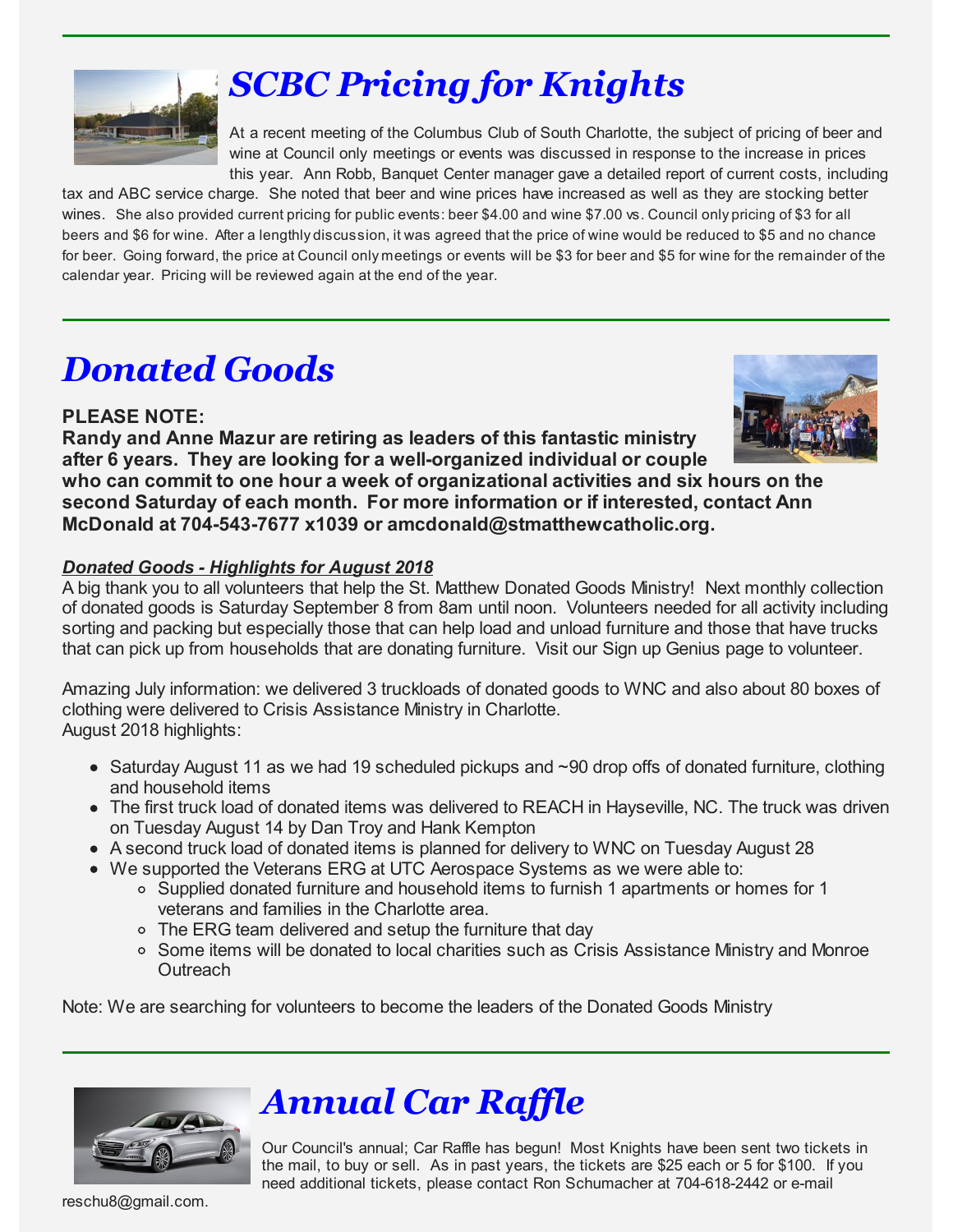Sales of tickets will continue to September 16, 2018, with the drawing during our Annual Family Picnic and Celebration of 1st Responders at the South Charlotte Banquet Center. Until then we ask that you sell tickets to your family and friends as well as at Church. We have a PayPal link so everyone can purchase tickets online - just go to our website at *www.kofc-stmatthew.org/car-raffle/* You can copy the link into an e-mail or FaceBook or Tweet and send it to you friends, families and colleagues, to easily increase sales of tickets!

Our annual Car Raffle is our major fund raiser, with proceeds supporting our Council and it's charitable activities, such as SPRED, Holy Angels, UMAR and many more! Your efforts are necessary to ensure we continue to support these fantastic organizations!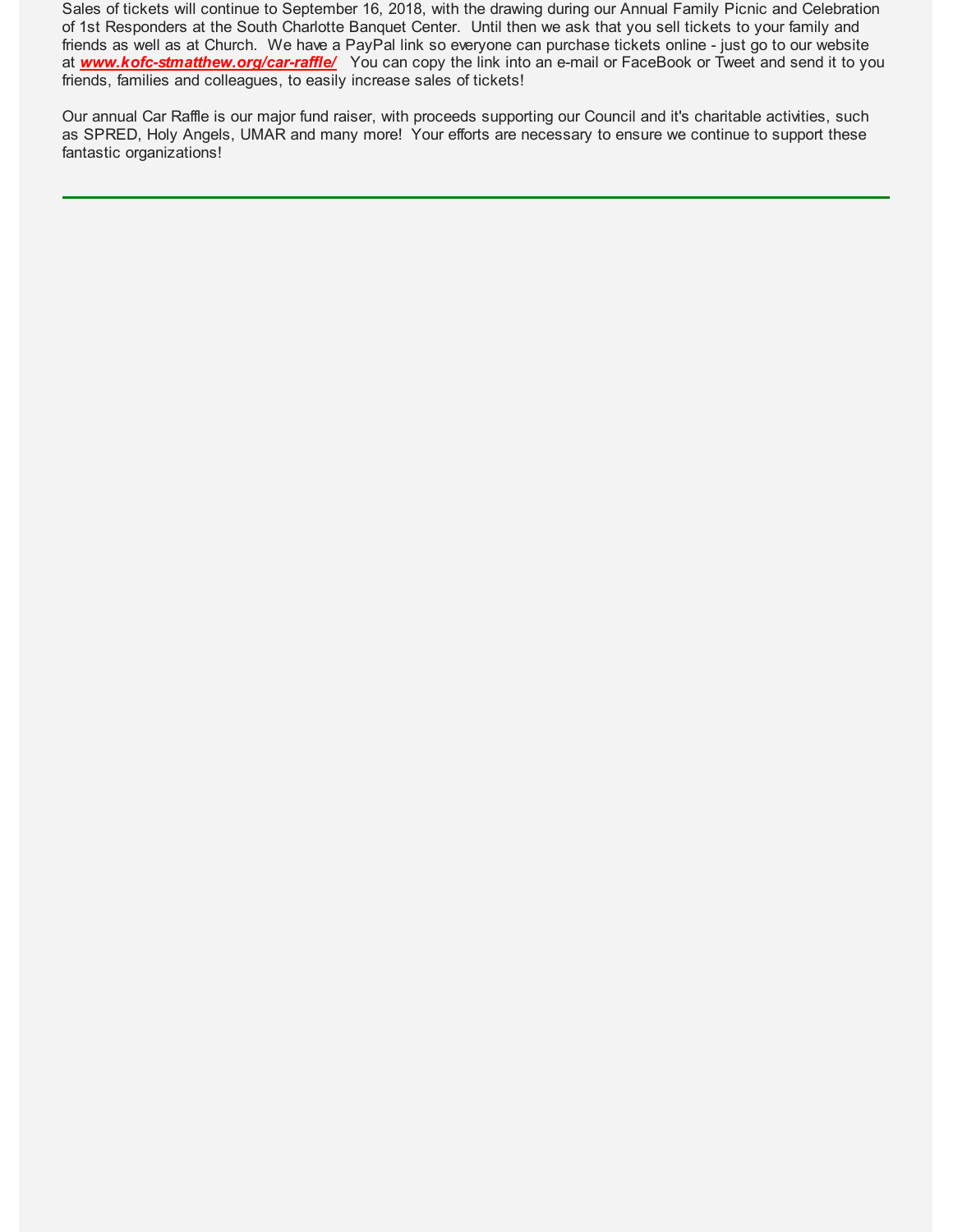# Knights of Columbus **St. Matthew Council 10852** LOWER

# **3rd Annual Family Picnic**

**Celebrating Our 1st Responders!** 

## Sunday, Sept 16th, 2018 2 pm to 6 pm

# **Activities Include:**

2:00 pm - Gates Open

> THANK YOUR 1st Responders and Check Out Their Emergency Equipment and More!

- > Snacks and Beverages Served Cash Bar Open
- 2:30 pm Flag Retirement Ceremony Bring Your Torn or Worn American Flags to Properly Retire Them.

 $3$  pm to  $6$  pm:

- > Food Served: Hot Dogs, Hamburgers, Salads, Chips, Cookies, Ice Cream, Snacks
- > Family Fun: Water Ballon Toss, Sack Races, Corn Hole Contest, Games, Face Painting & More!
- 6:00 pm Drawing for a Keefer Hyundai or \$15,000 -Raffle Tickets Available at the Door or goto: www.kofc-stmatthew.org/car-raffle/

**South Charlotte Banquet Center** 9009 Bryant Farms Rd. Charlotte, NC 28227

**PRICES!** 







#### **LOWER PRICES! LOWER PRICES! LOWER PRICES!**

| <b>Adults</b>                            | \$7.00      |
|------------------------------------------|-------------|
| Children (5 to 15 yrs)                   | \$5.00      |
| Children (4 yrs and under)               | <b>FREE</b> |
| Family MAX (Dad, Mom & Kids)             | \$20.00     |
| <b>1st Responders and Their Families</b> | <b>FREE</b> |

**LIMITED** to 150 People **Register NOW! Email:** grandknight@ kofc-stmatthew.org

## **To Register for the Picnic -** *CLICK HERE!*

**To Sign-Up to Help at the Picnic** - *CLICK HERE!*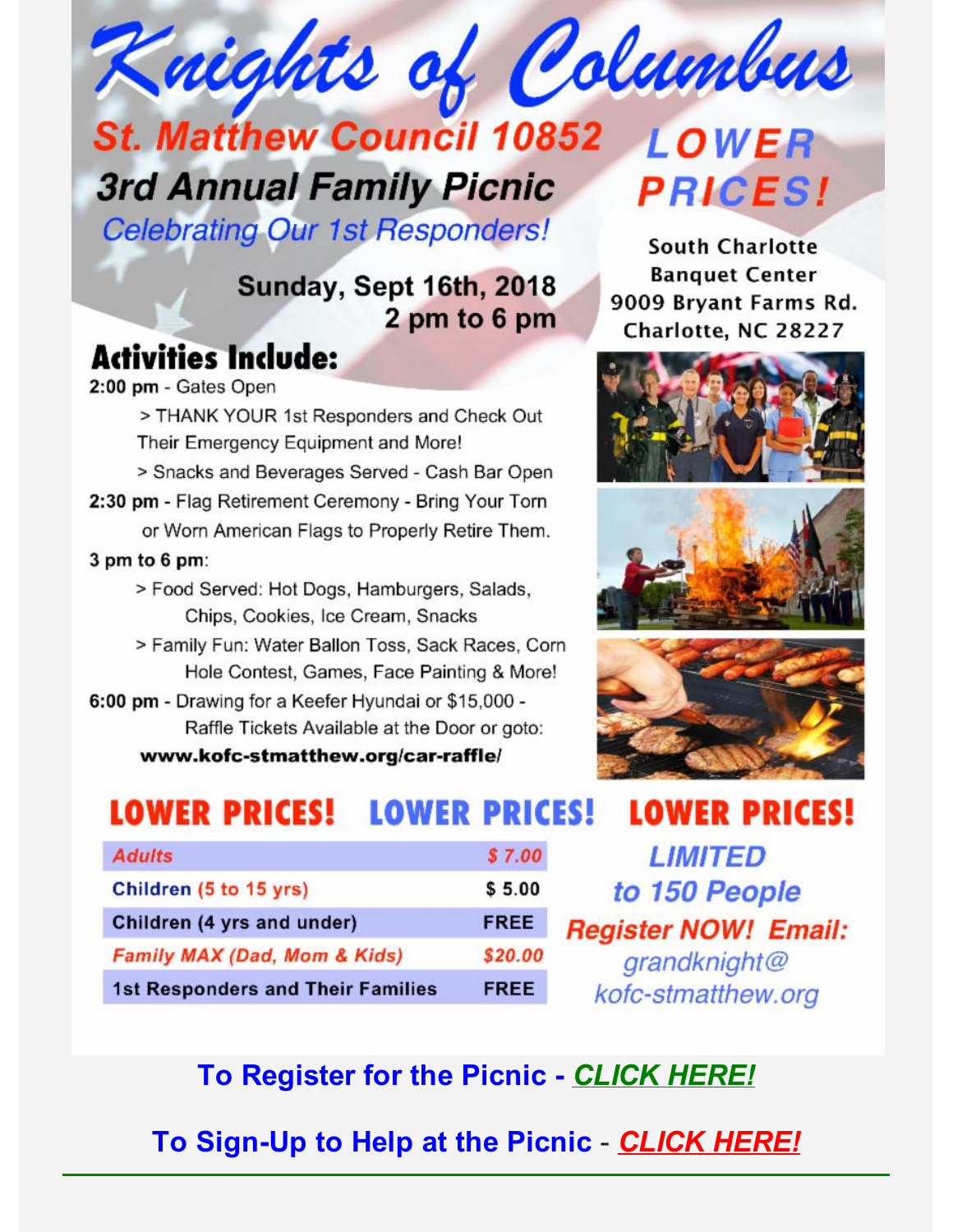# *Parish Breakfast Schedule*

The first breakfast of the new fraternal year is Sunday, September 16th. Since it is the same day as our Annual Family Picnic, we will only be serving donuts, pastries, juices and coffee for donations only. Full breakfasts will be served on the following Sundays after the 7:30 am, 9:00 am and 10:45 am Masses at the Main Campus:

September 16 - Donuts, Pastries, Beverages Only February 17 - Full Breakfast for St. Valentine! October 21 - Full Breakfast for Ghosts & Goblins! March 17 - Full Breakfast for St. Joe and St. Pat November 11 - Full Breakfast to Give Thanks! April 28 - Full Breakfast for Springtime! December 23 - Modified Breakfast with St. Nick! May 12 - Full Breakfast for Mom and Grandmom! January 12, 2019 - Full Breakfast for the New Year! June 16 - Full Breakfast for Dad and Granddad!

## *Please help us make it the best year yet by volunteering or attending!*

# **Operation Exodus: Handicap Access Ramp for Betty Spires**



On August 28th and 29th, Operation Exodus built a new Front Porch and Handicap Access Ramp for Betty Spires in Fort Mill, SC. Pictured above at left is the old Porch and Steps that 87-year-old Betty Spires had to transverse on her Walker to access the driveway to her residence:

Pictured above right is Betty Spires front and center along with Dianne Davis who owns Betty's residence. Brother Knight Ted Clement from St. Ann's Council in Rock Hill took the picture. Brother Knights in the picture from left to right are PGK and LAMB Director Bob Desch, PGK and Lecturer Chuck Elgin, PGK and DGK Bill McKenna, Leo Tosto, St Gabriel Parishioner John Trojan, PGK and Trustee Ron Schumacher and GK Tom Larkin.

Other members of the Operation Exodus Team who helped build the ramp but are not pictured are: Alan Miller, Umberto Silvagno, Tony D'Angelo and Tony Ingram.

Operation Exodus is always looking for helpers. We could really use some younger Brother Knights and/or Father and Son teams to help out. You do not need construction experience, just a willingness to help. Operation Exodus provides all the tools and expertise needed to complete the Design and Construction of the Handicap Access ramps. If interested in joining the Operation Exodus team, please contact Past Grand Knight Chuck Elgin at 704-614-0504 or celgin01@earthlink.net.

Operation Exodus is a 501©3 Charity and accepts Tax Deductible, Charitable Contributions. Make Check can payable to "Operation Exodus" and mail to: Charles Elgin, President, Operation Exodus, Inc., 1204 Churchill Downs Drive, Waxhaw. NC 28173. Your support would be greatly appreciated!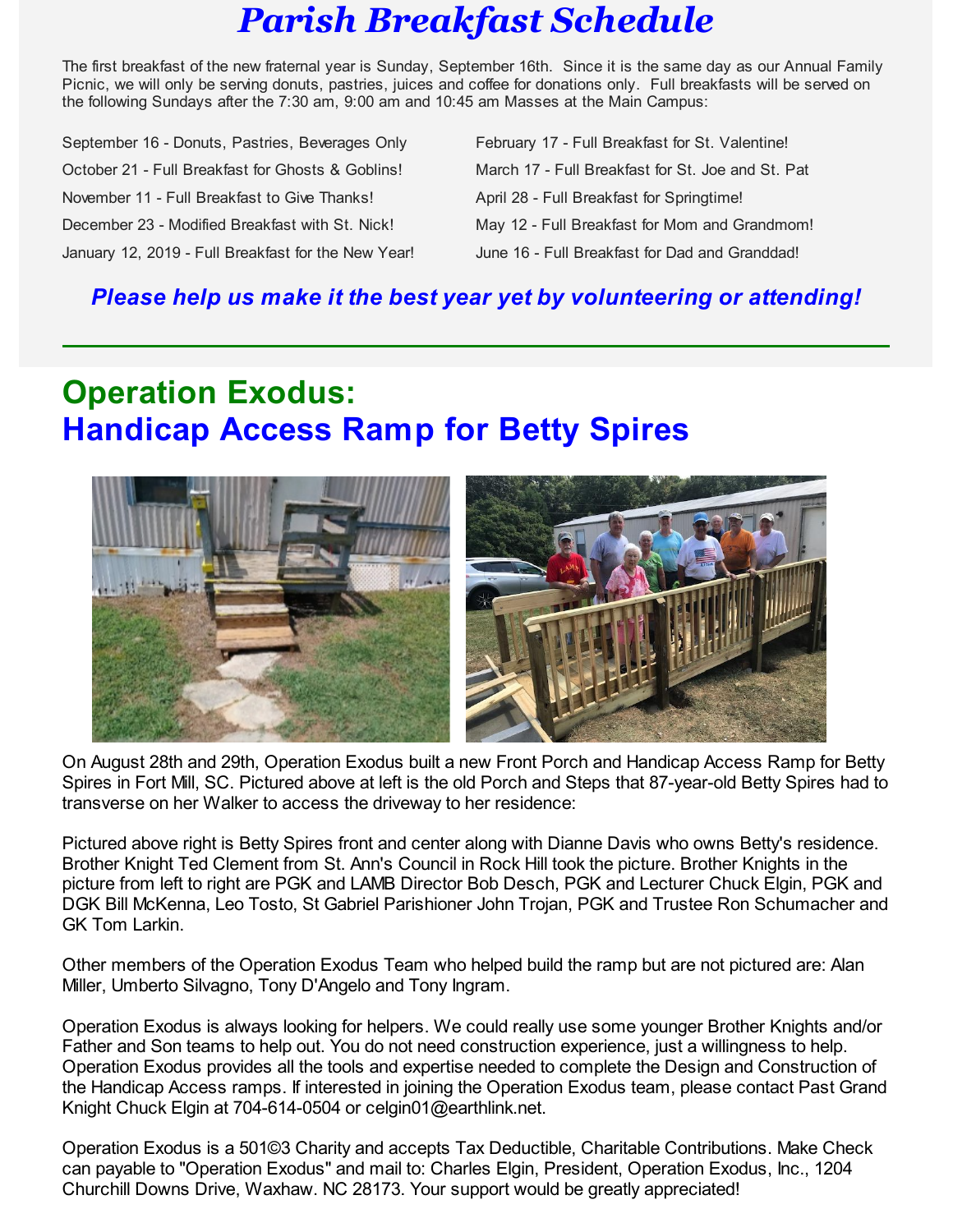

# *Lumberton Needs YOU!*

In October of 2016, Hurricane Matthew wiped out Lumberton, NC. It is about 2.5 hours east of Charlotte. Hundreds of families are still not in their homes, and at the current pace, it's expected to take another 2 years to complete restoring all houses impacted.

- St. Matthew is helping them, one house at a time, but we need more volunteers like you.
- This is an ideal activity for families. Minimum age for children accompanied by a parent is 14. All minors must be accompanied by a parent.
- No Experience Required! There are many tasks that can be learned on-the-job, or if you do have expertise, we will find a perfect match for your skills.
- For those volunteers staying overnight there are free accommodations at the United Methodist Church in Lumberton, so no need to make your own arrangements.
- Volunteers typically arrive Thurs evening and return to Charlotte on Sunday., This is totally flexible.

### **Future dates: \* Oct 11-14 \* Nov 8-11 \* Dec 1-4 \***

For Details and/or to sign up, contact one of the following;

- Carolyn Balsley, carolynbalsley@gmail.com
- Joe George, jmecgeorge@aol.com
- Ron Schumacher, reschu8@gmail.com



# *American Flags for Sale*

The George L. Gettier Assembly 780 is selling 3 ft x 5 ft. American Flags for \$25. These flags are made in the good old United States of America.

When flags are purchased by a St. Matthew Knights of Columbus Council 10852 member, \$5 of the proceeds is returned to Council 10852.

Sir Knight Chuck Elgin, Faithful Navigator of Assembly 780, will have the flags available for sale at Council 10852 and Assembly 780 Business Meetings. Cash, Checks and Credit Cards are accepted.

If you cannot attend an Assembly 780 or Council 10852 Business meeting but are interested in a flag, please contact Faithful Navigator Chuck Elgin at Email: celgin01@earthlink.net; Call or Text: 704-614-0504.

# **September 2018**

| $\overline{2}$ | 3<br><b>BINGO</b><br>Men's<br>Shelter:<br>Cooking | Men's<br>Shelter:<br>Serving | 7:00 PM<br><b>Knights</b><br><b>Business</b><br>Meeting                    | 6  | 11 <sub>pm</sub><br>Midnight:<br>Eucharistic<br>Adoration       | <b>Donated</b><br>Goods |
|----------------|---------------------------------------------------|------------------------------|----------------------------------------------------------------------------|----|-----------------------------------------------------------------|-------------------------|
| $\overline{9}$ | 10<br><b>BINGO</b>                                | 11                           | 12 <sup>2</sup><br>7:00PM<br><b>CCSC</b><br><b>Board</b><br><b>Meeting</b> | 13 | 14<br>11 <sub>pm</sub><br>Midnight:<br>Eucharistic<br>Adoration | 15                      |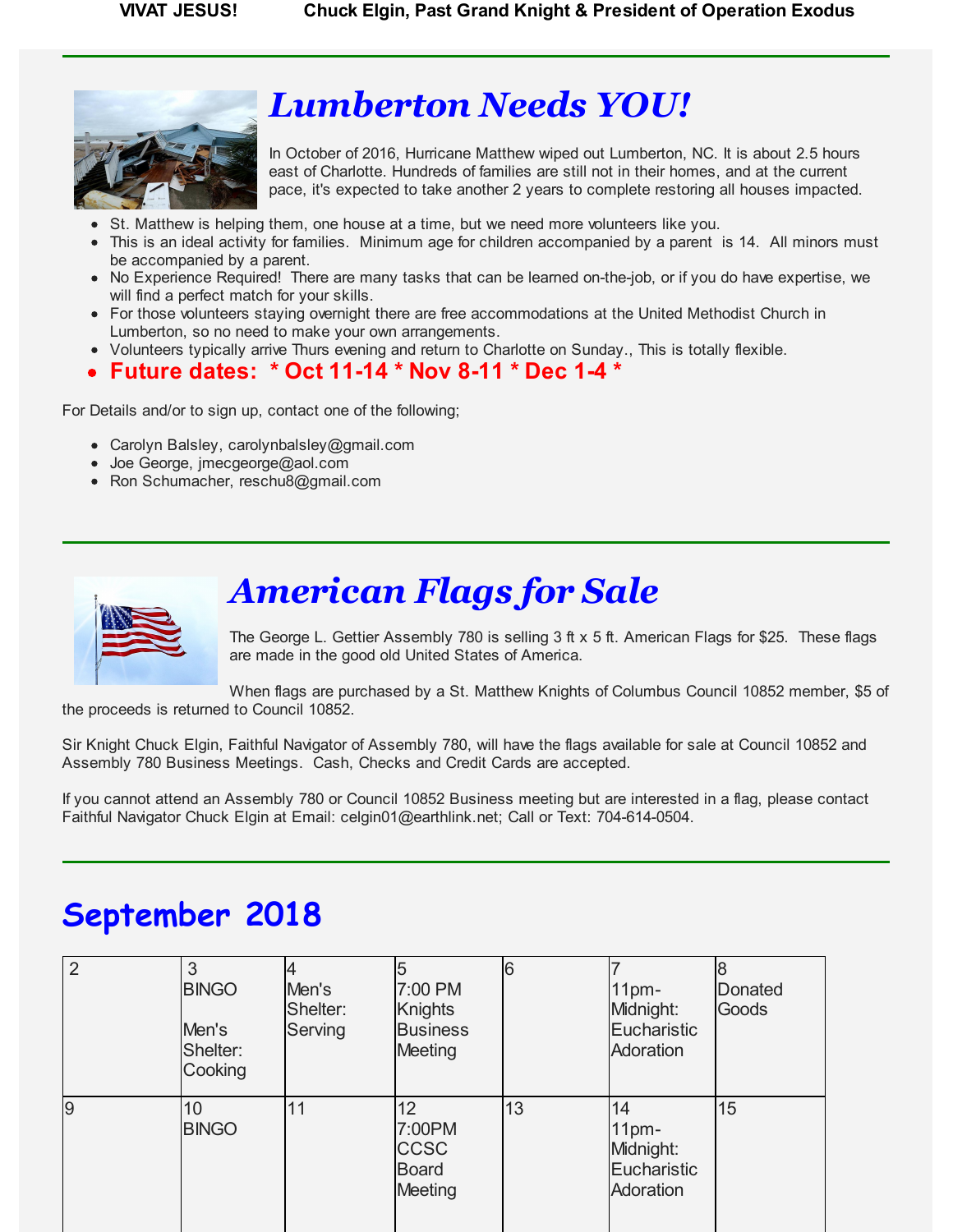| 16<br>Donuts/Coffee BINGO<br>after Masses<br>2 PM: Family<br><b>Picnic SCBC</b> | 17                 | 18                                                  | 19<br>7:30 PM:<br><b>Knights</b><br><b>Mass</b><br>At Day<br>Chapel | 20 | 21<br>11 <sub>pm</sub><br>Midnight:<br>Eucharistic<br>Adoration | 22<br><b>Holy Angels</b><br><b>Visit</b> |
|---------------------------------------------------------------------------------|--------------------|-----------------------------------------------------|---------------------------------------------------------------------|----|-----------------------------------------------------------------|------------------------------------------|
| 23                                                                              | 24<br><b>BINGO</b> | 25<br>Assembly<br>780<br><b>Business</b><br>Meeting | 26<br>6:30 PM:<br>Officer<br>Meeting                                | 27 | 28<br>11 <sub>pm</sub><br>Midnight:<br>Eucharistic<br>Adoration | 29<br>LAMB at<br><b>Harris Teeter</b>    |
| 30                                                                              |                    |                                                     |                                                                     |    |                                                                 |                                          |

# **October 2018**

|                                       | $\mathbf{1}$<br><b>BINGO</b><br>Men's<br>Shelter:<br>Cooking | $\overline{2}$<br>Men's<br>Shelter:<br>Serving                    | 3<br>7:00 PM<br><b>Knights</b><br><b>Business</b><br>Meeting        | $\overline{\mathcal{A}}$ | 5<br>11 <sub>pm</sub><br>Midnight:<br>Eucharistic<br>Adoration  | 6<br><b>Baby Bottle</b><br>Collection                    |
|---------------------------------------|--------------------------------------------------------------|-------------------------------------------------------------------|---------------------------------------------------------------------|--------------------------|-----------------------------------------------------------------|----------------------------------------------------------|
| 7<br><b>Baby Bottle</b><br>Collection | 8<br><b>BINGO</b>                                            | 9                                                                 | 10<br>7:00PM<br><b>CCSC</b><br><b>Board</b><br>Meeting              | 11                       | 12<br>11 <sub>pm</sub><br>Midnight:<br>Eucharistic<br>Adoration | 13<br><b>Donated</b><br>Goods                            |
| 14                                    | 15<br><b>BINGO</b>                                           | 16                                                                | 17<br>7:30 PM:<br><b>Knights</b><br><b>Mass</b><br>At Day<br>Chapel | 18                       | 19<br>11pm-<br>Midnight:<br>Eucharistic<br>Adoration            | 20                                                       |
| 21<br>Parish<br><b>Breakfast</b>      | 22<br><b>BINGO</b>                                           | 23<br>Assembly<br>780<br><b>Business</b><br>Meeting               | 24<br>6:30 PM:<br>Officer<br>Meeting                                | 25                       | 26<br>11pm-<br>Midnight:<br>Eucharistic<br>Adoration            | 27<br>LAMB at<br><b>BiLo and</b><br><b>Harris Teeter</b> |
| 28                                    | 29<br><b>BINGO</b>                                           | 30<br>4th on 5th<br><b>Dinner</b><br>Cantina 1511<br>off Woodlawn | 31                                                                  |                          |                                                                 |                                                          |